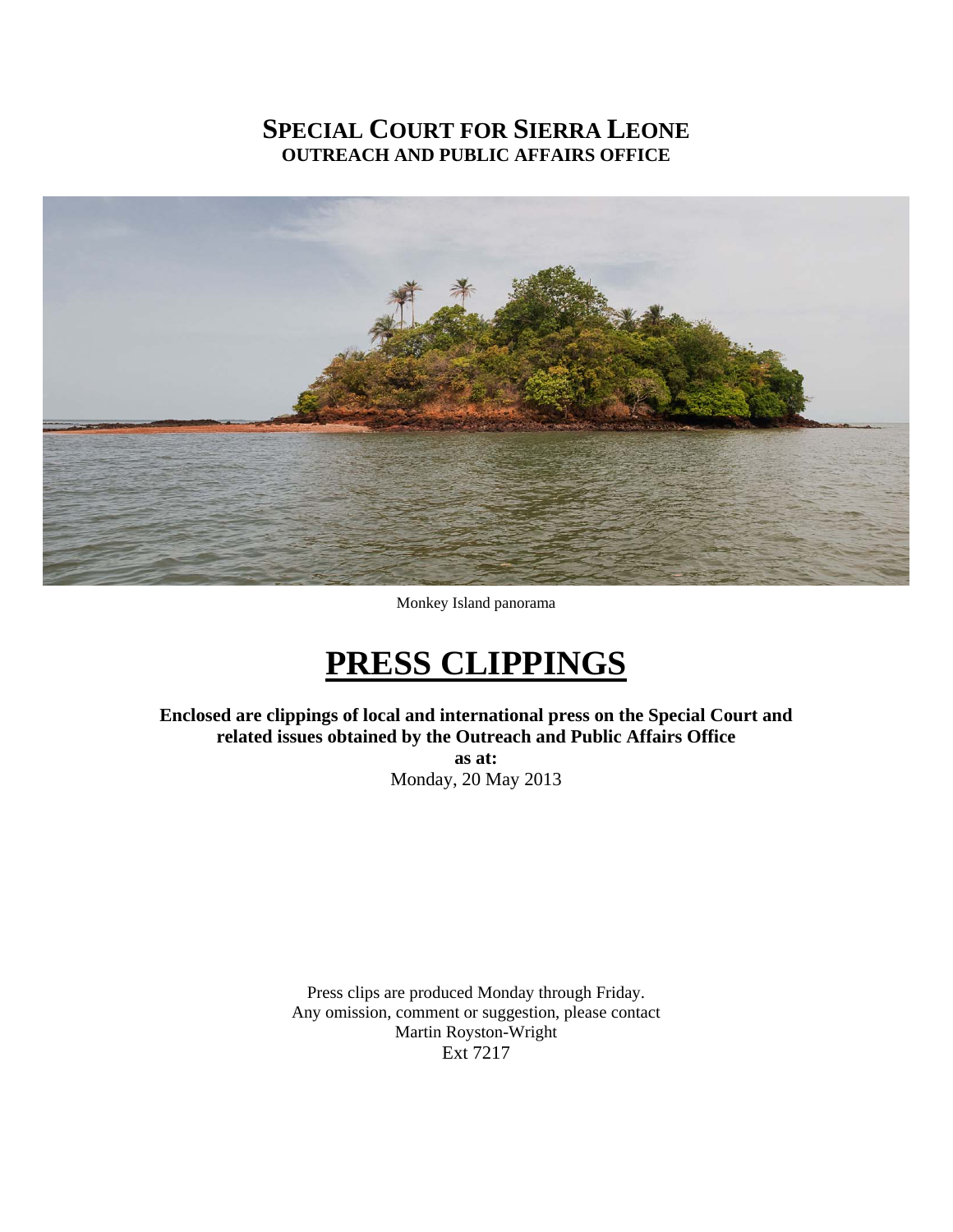| <b>International News</b>                                                         |           |
|-----------------------------------------------------------------------------------|-----------|
| African Groups Call for Justice at Summit / Human Rights Watch                    | Page 3    |
| Bosnian Serb Woman Sentenced for War Crimes / Agence France Presses               | Page 4    |
| STL List Leaked, Stolen or Fabricated? / The Daily Star                           | Pages 5-7 |
| Kenya: Ruto Knew He Had ICC Case Before Vying - Judges / Capital FM               | Pages 8-9 |
| <b>ICC Prosecutor Fatou Bensouda Denies False Witnesses Claims</b> / The Standard | Page 10   |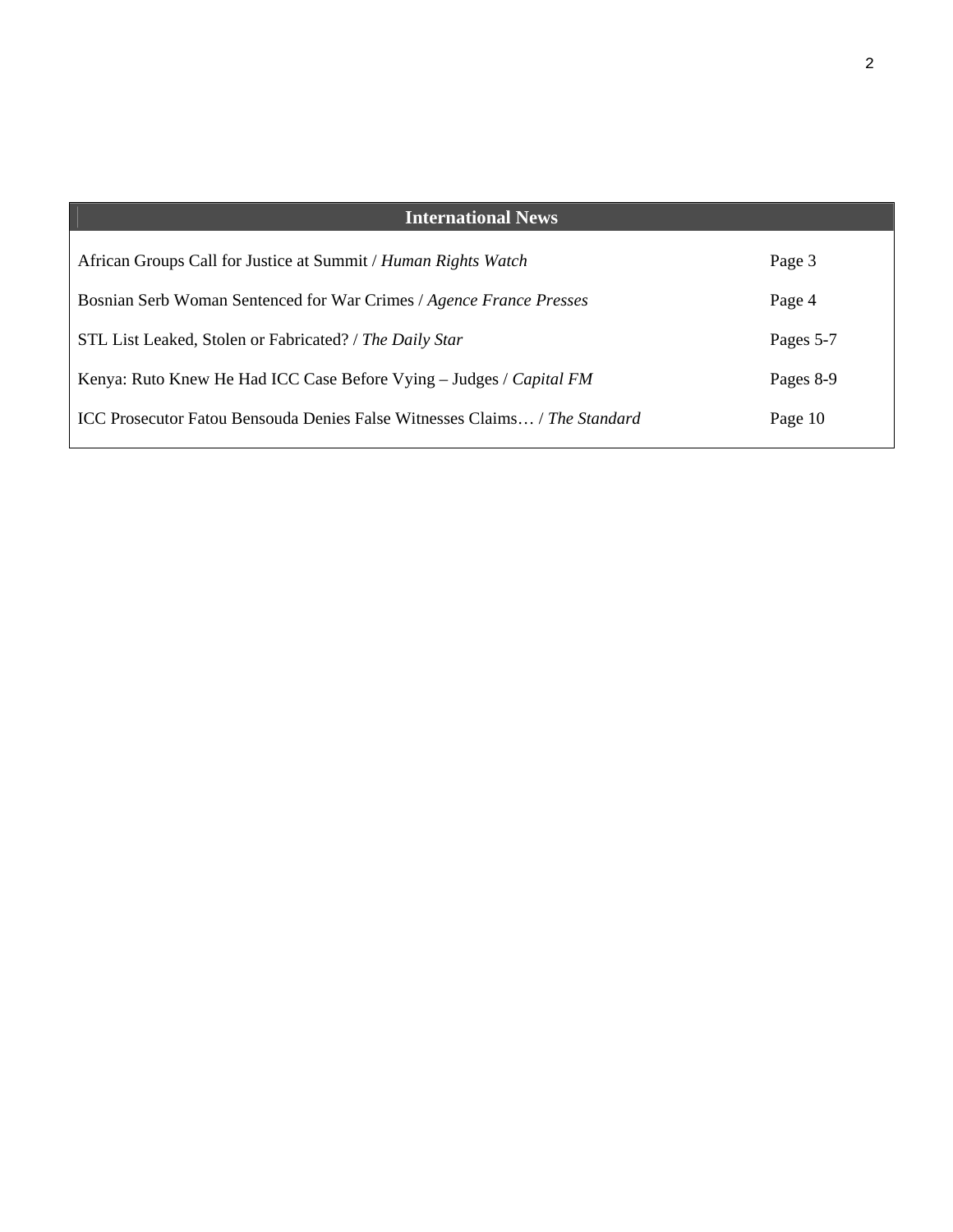## Human Rights Watch

Friday, 17 May 2013 Press Release

#### **AU: African Groups Call for Justice at Summit**

Governments Should Assist Victims of Atrocities

(Johannesburg, May 17, 2013) – Civil society groups from more than 30 African countries called on African Union (AU) member countries to ensure that the AU promotes justice for grave international crimes, in a letter to the foreign ministers of African Union member states which was made public by the groups today.

The letter was sent in advance of the 21st summit meeting of the African Union, at which it will celebrate 50 years since the establishment of its predecessor, the Organization for African Unity. The summit is scheduled for May 19 to 27, 2013, at the seat of the AU in Addis Ababa, Ethiopia.

The groups noted that recent strain in the African Union's relationship with the International Criminal Court (ICC) has created significant risks to ensuring victims of the gravest crimes and their families have access to redress. As a result, they said, "[m]uch more remains to be done to advance accountability. Cooperation between international, regional, and national levels is crucial to promote justice and peace."

The letter was endorsed by 60 African civil society organizations and international organizations with a presence in Africa. The groups recognized a number of achievements by African Union members to promote justice on the continent, including supporting accountability for crimes committed in Sierra Leone, Rwanda, Democratic Republic of Congo, Central African Republic, Chad, Côte d'Ivoire, Mali, and Uganda.

The groups urged African Union members to press the AU to:

 Take account of Africa's support for the ICC and its role activating ICC involvement in AU countries. Thirty-four out of 54 African countries are ICC members and African countries brought most of the situations the ICC is considering before the court.

 Take steps to strengthen domestic criminal justice systems to deal with international crimes. This is the best way to ensure victims have access to redress over the long term, while addressing AU concerns about holding perpetrators to account outside the continent.

 Ensure that any expansion of the jurisdiction of the African Court advances justice by carefully considering the resource implications for an expanded mandate. This would include supporting the wide range of needs associated with a criminal jurisdiction, such as witness protection and fair trials for the accused.

 Improve communications between the AU and the ICC. Both institutions have nuanced mandates, and more frequent information exchange could help advance dialogue and clarify misconceptions.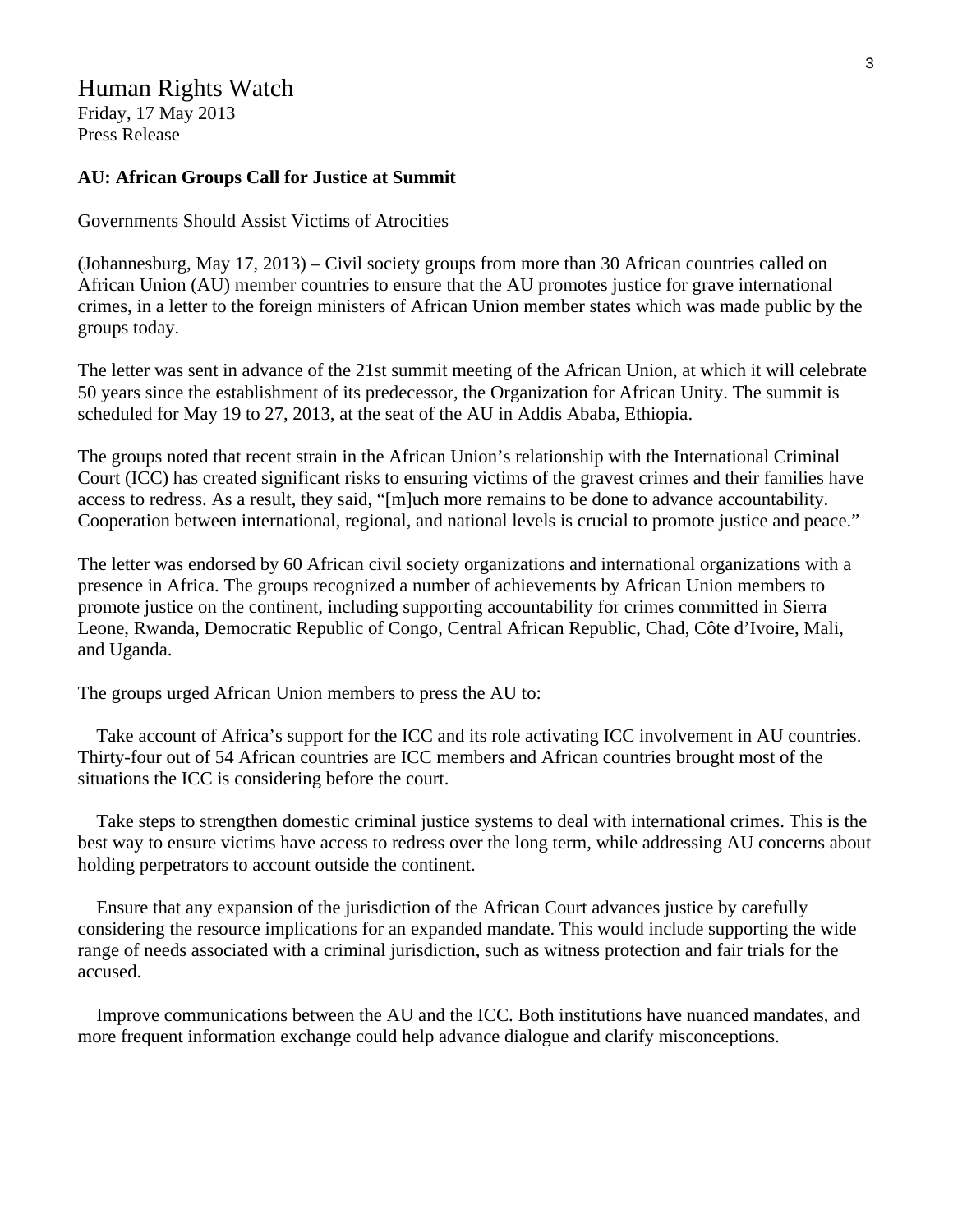## Agence France Presses

Friday, 17 May 2013

## **Bosnian Serb woman sentenced for war crimes**

A Bosnian Serb woman was sentenced on Friday to four years in prison for war crimes committed against non-Serb civilians in northeastern Bosnia at the start of the 1992-1995 war, a court said.

Monika Karan Ilic, 37, is the third woman sentenced for war crimes by Bosnian justice.

She "was convicted of war crimes against civilian population", committed in a detention camp and a police station in northeastern town Brcko in May and June 1992, the Brcko court said in a statement.

Karan Ilic, arrested in December 2011, had "tortured and subjected civilians to inhuman treatment on a daily basis," it added.

At the time only 17 years old, Karan Ilic had taken part in cruel crimes committed against Muslim and Croat detainees in the Bosnian Serb-run Luka detention camp, associations of war crimes victims said.

She was in a relationship with Bosnian Serb Goran Jelisic, notorious under his nom-de-guerre "Serb Adolf," sentenced in 1999 by the International Criminal Tribunal for the former Yugoslavia (ICTY) to 40 years in prison for the murder of more than 100 people in the Luka camp.

According to the ICTY, hundreds of Muslims and Croats were detained at Luka camp between May and July 1992.

Two other women have been convicted of war crimes by the Bosnian justice so far.

Rasema Handanovic, a Bosnian Muslim, was sentenced in April 2012 to five and a half years in prison, while Bosnian Croat Albina Terzic was sentenced in October 2012 to five years imprisonment.

Another Bosnian Croat woman is currently on trial.

The Bosnian war crimes prosecution office said a dozen women suspects have been under investigation.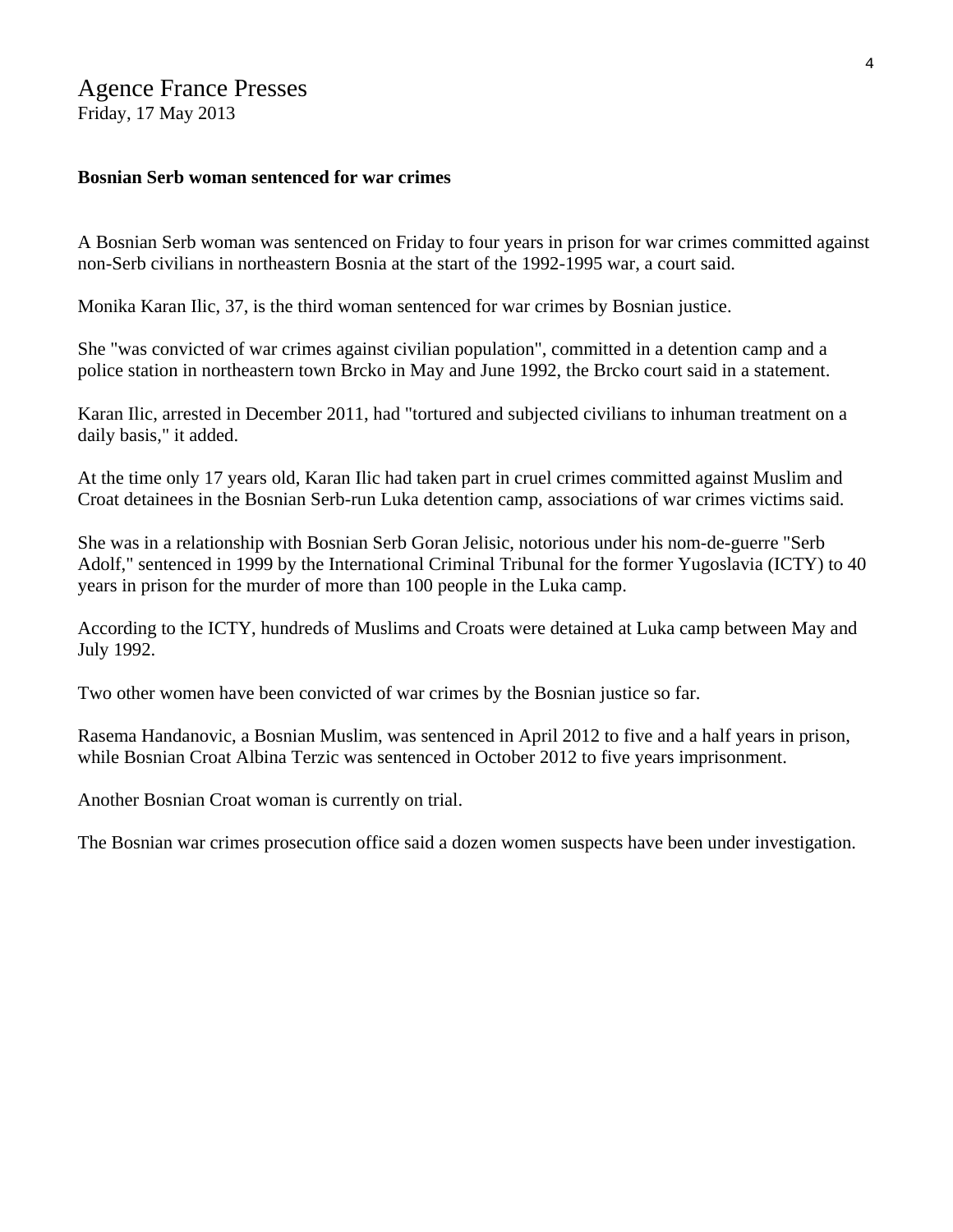## The Daily Star Friday, 17 May 2013

### **STL list leaked, stolen or fabricated?**

BEIRUT: Outrage, condemnation and the initiation of contempt proceedings have characterized the past month at the Special Tribunal for Lebanon following the latest publication of an alleged confidential witness list.

But as the STL press office repeatedly tells media outlets to not assume the published list is a leak, and as the court awaits the appointment of an independent investigator to examine whether contempt charges can be brought against those responsible for publishing the list, the question remains as to how the names and details of the alleged witnesses originated.

Three theories appear to be viable: The list was indeed leaked; it was stolen at one point; or the names were either completely or partially fabricated.



The first theory appears to be the m ost plausible explanation, according to sources familiar with the issue.

*An exterior view of the building that will house the Special Tribunal for Lebanon, in Leidschendam, Netherlands, Tuesday Feb. 24, 2009. (AP Photo/ Bas Czerwinski)* 

When Al-Akhbar newspaper published the witness' details on Jan. 15, the daily described the information as "leaked," however the method by which hackers obtained a similar list, which was posted on the website of AlMustaqbal newspaper on April 9, was not revealed.

Instead, the hackers provided a link to another website called "Journalists for the Truth," which has since been taken offline, with the list published under the title "Secret witnesses in the Special Tribunal for Lebanon (Group #1)."

According to various sources, that the list was leaked from within the STL seems like the most plausible way by which the so-called confidential witness information entered the public domain.

"If I had to speculate on the rumors," said academic and political commentator Elias Muhanna, "I'd say that the theft and fabrication theories are least plausible to me. ... With an investigation that has gone on as long as this one, with so many people involved, intelligence agencies, diplomats and local police, it seems inevitable that information would eventually leak."

In 2009, the STL took over the inquiry into the 2005 assassination of former Prime Minister Rafik Hariri and related attacks from its predecessor, the United Nations International Independent Investigative Commission. Over the eight years since Hariri's death, hundreds of people have worked on the investigation, which in turn has interviewed thousands.

Although the STL has stated that the most recently published witness list on the Al-Mustaqbal website is inaccurate, in the past leaked information, published in local and international news outlets, was proven accurate.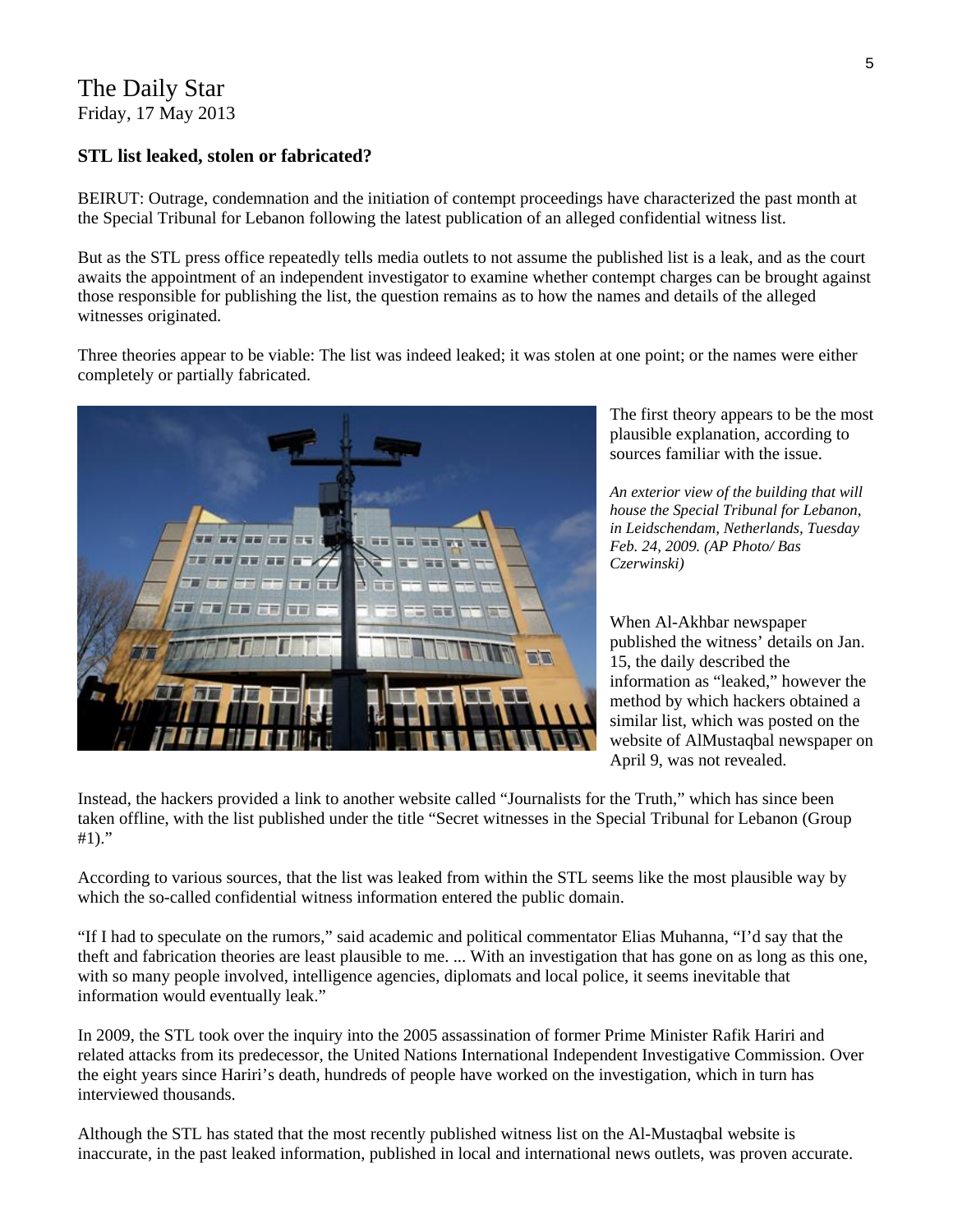A Lebanon-based source close to the STL defense, speaking on condition of anonymity, dismisses the notion that the witness lists are informed fabrications.

The source claims that while none of the published lists names all of the 557 witnesses included in the confidential list the prosecution filed with the court in November last year, the lists offer too much detail to be a fabrication, as some included the content of witness testimonies.

The source argues that the repeated appearance of so-called witness lists "means that the STL has no effective protection system."

Referencing previous leaks, the source recommends that "[STL president] David Baragwanath initiate ... a strong inquiry [within the STL]."

Although the court has announced it will appoint an independent investigator to probe the three incidents in which lists were published, on the grounds that they may interfere with its work, it has not clarified what the scope of this investigation will be.

The STL has, however, repeatedly stated the importance of keeping witness information confidential and emphasized the intimidation resulting from publishing the so-called lists negatively affects their work.

Asked about the methods it uses to protect confidential information, the STL told The Daily Star that it "employs a list of internal measures," but declined to disclose their exact nature. However, the tribunal did explain how it goes about classifying documents.

There are four classification levels at the STL for documents filed to the court, and successive levels place additional barriers to access.

The party that files the documents determines how it will be classified. In the case of the witness lists, the filing party was the prosecution. The court's judges can modify the classification.

When the prosecution filed the witness list last November, it classified the document as "confidential," which is the second classification level, the first being "public" documents.

A "confidential" classification effectively means that though the document cannot be disclosed to the public, it can be made available in both hard copy and electronic format to all of the court's bodies.

The court did not reveal how many individuals would have access to the witness list under this classification.

Filings that are marked "confidential and ex parte," or "under seal and ex parte with limited distribution," are less accessible. The former is available in electronic and hard copy formats to a limited number of parties within the court, with the latter being available in hardy copy only to the relevant judge, the president and the registrar.

The prosecution confidentially filed its witness list, along with its pretrial brief and its exhibit list on Nov. 15, and as required by the court's rules these documents were disclosed to the defense counsel. A public redacted version of the filing was issued, naturally excluding the witness details.

The court also pointed out to The Daily Star that the prosecution's witness lists are not final, and can be subject to change, with the possibility that names can be removed or added before trial.

The tribunal declined to further comment on the nature or management of the list, although it said that "in order to better guarantee the security of those individuals included in the witness list, it is of paramount importance to keep the list confidential."

There is one known theft of information from the STL. On Nov. 27, 2010, a briefcase was stolen from representatives of the court in Beirut's southern suburbs.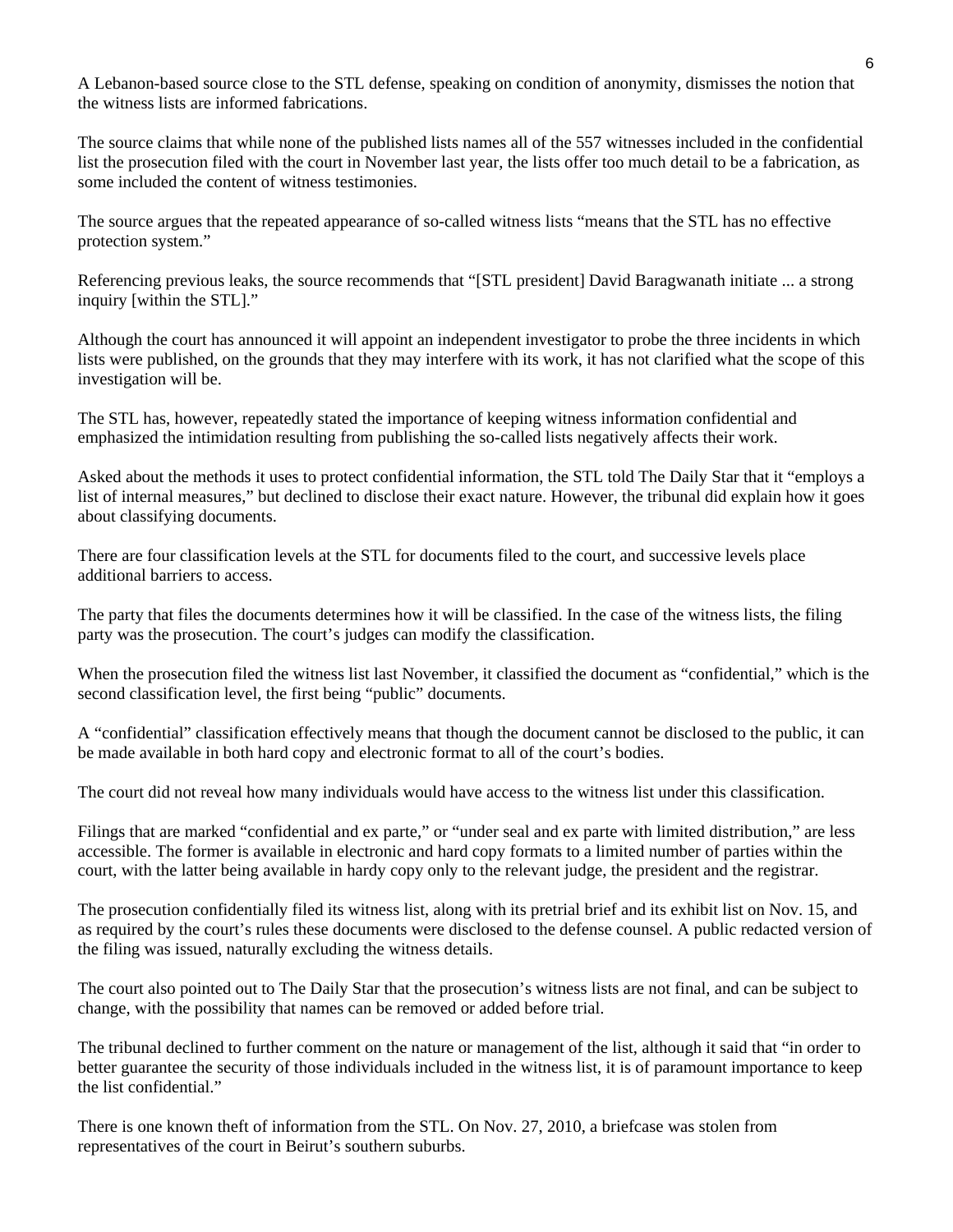It is noteworthy that when asked if this incident compromised witness details, the court replied: "It is not possible to state the nature of information that was stolen in Beirut on Oct. 27, 2010," adding, "the contempt judge ordered the appointment of an amicus investigator who will be designated by the registrar in due course."

The court would not be drawn further on what role, if any, the investigator would play in probing the theft.

Read more: http://www.dailystar.com.lb/News/Local-News/2013/May-13/216844-stl-list-leaked-stolen-orfabricated.ashx#ixzz2TpbfPFmG (The Daily Star :: Lebanon News :: http://www.dailystar.com.lb)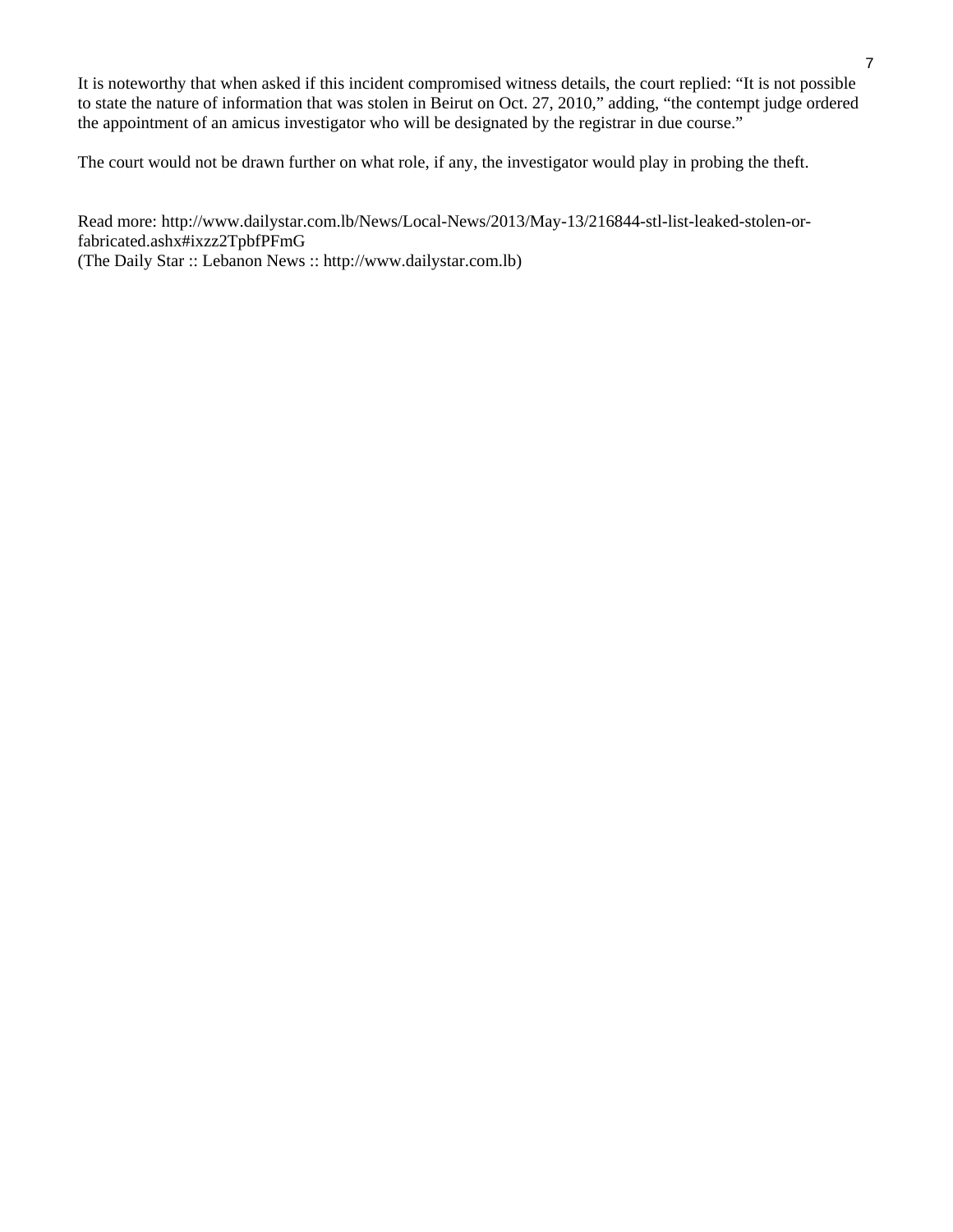## Capital FM (Kenya)

Thursday, 16 May 2013

### **Kenya: Ruto Knew He Had ICC Case Before Vying – Judges**

Nairobi — Judges presiding over Deputy President William Ruto's case at The Hague have questioned his application not to be physically present at all times during his trial.

Judge Chile Eboe-Osuji queried the basis of Ruto's application given that he had vied for the deputy president's position knowing he had a case at the ICC.

Ruto's lead lawyer Karim Khan defended his client's application, saying the deputy president's political career did not start in Kenya's last election.

"He was engaged in politics long before these proceedings commenced," Khan argued. "And the highest office he has attained thus far is deputy president so it's a continuation of his public service to the Republic of Kenya."



*ICC questions Ruto's request to be excused from physically attending all his trial sessions (file photo).* 

Khan had on Tuesday explained that his client would be present for the trial at critical junctures but it would be a challenge for the deputy president to be physically present for the entire process given the demands his office makes on his time.

"An accused is presumed innocent and it's not house detention. Ruto is not only an individual literally bowing to justice, he is also the deputy Head of State of the Republic of Kenya with unique responsibilities and bound by the constitution of that country," Khan said.

The judge also grappled with the precedent Ruto's application - if granted - would set, and if the same should be extended to Ruto's co-accused Joshua arap Sang.

Sang's lawyer Katwa Kigen had on Tuesday argued: "If an order is made for an accused to participate without necessarily being physically present, we would assume the order would not necessarily be saying only the first (Ruto) accused."

On Wednesday however, Khan called on the judges to consider the application on a case-by-case basis: "Two suspects in the same case may have personal circumstances that may be different to them. And the court in every situation must balance. You can't have a one size fits all package to justice. Your honours have the sophistication and the experience to hear and to determine what amounts to justice."

Khan also disputed the prosecution's argument that it would be unfair to the victims of the 2007/2008 post-election violence if Ruto were not physically present for the entire course of his trial.

"They need to be reassured that there are people who are listening. They need to say, it counts, it matters and it will be heard not only by your honours but by the parties that are present," Cynthia Tai argued for the prosecution on Tuesday.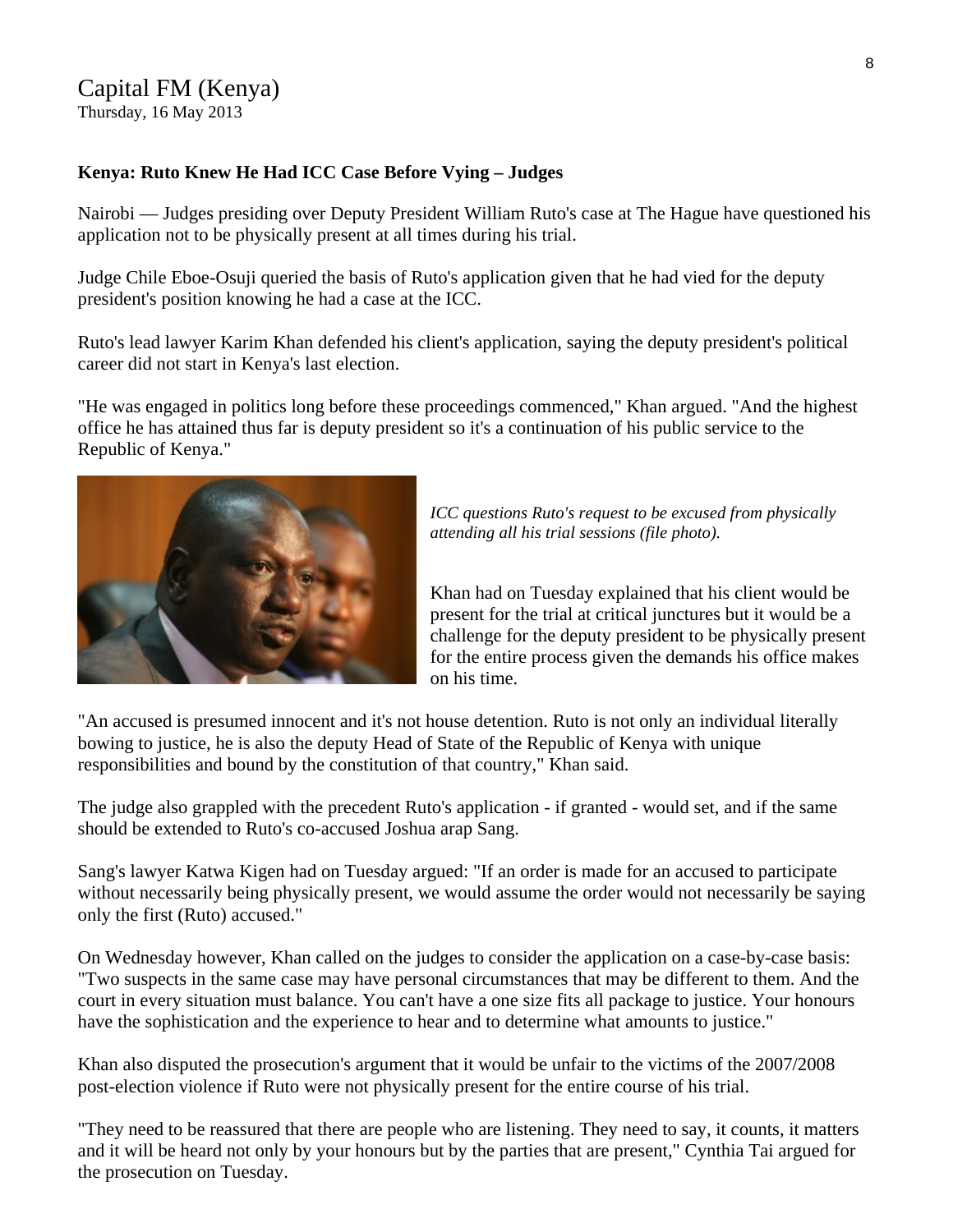But Khan countered on Wednesday: "Normally, what's said is it's scary, it's fearful, a witness is somehow constrained if a perpetrator is before them; from that perspective, victims and witnesses should be emboldened."

The arguments made at Tuesday and Wednesday's status conference will help the ICC judges determine when Ruto's case will be heard and if he will be required to be present throughout the trial.

Khan and his team want Ruto's trial to be held in November to allow them sufficient time to prepare a formidable defence: "Trust us as experienced counsel when we say we need additional time. We are working as hard as we can. Seven days a week. Literally."

As do Kigen and his team: "We have over 11,000 pages to read. We have over 41 witnesses to deal with, 980 documents to read and the disclosure is still goes on."

The prosecution has however dubbed the delay "excessive" even as it faced accusations of waiting until the last minute to disclose developments in their investigations to the defence.